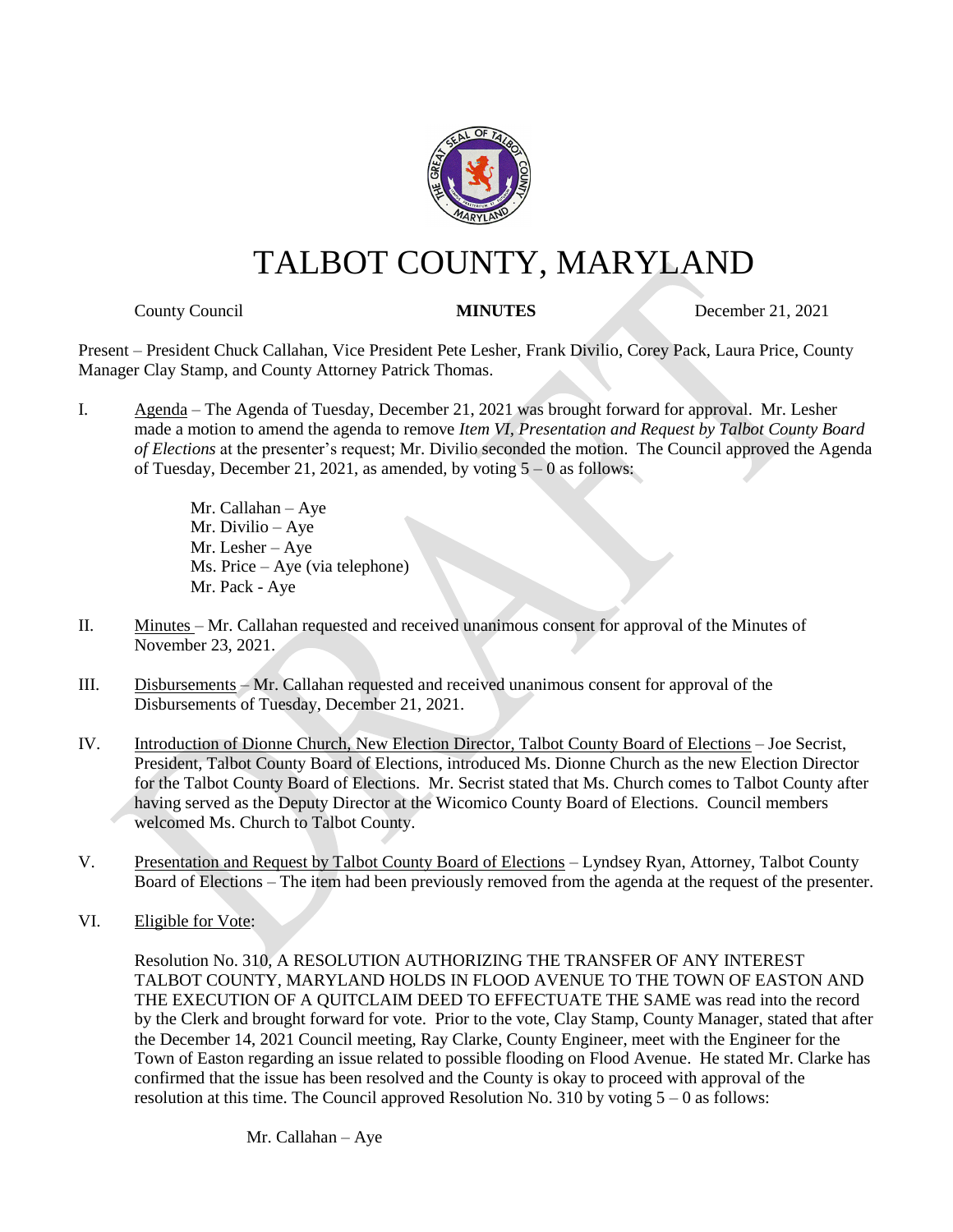Mr. Divilio – Aye Mr. Lesher – Aye Ms. Price – Aye (via telephone) Mr. Pack – Aye Resolution No. 310 is effective immediately.

VII. Discussion of Expiration of Deferment of Interest and Penalties on Sewer Bills – Joye Nagle, Talbot County Finance Director – Ms. Nagle introduced Tracy Smith, Tax Accountant, Talbot County Finance Office. She stated that sewer bills for the next quarter are scheduled to be sent out soon and is requesting direction from Council as to whether or not interest and penalties on delinquent sewer bills would continue to be waived. She stated that the Council had previously approved a waiver for the periods April 2020 to December 2020, January 2021 to June 2021, and July 2021 to December 31, 2021 for the purpose of assisting individuals and businesses who had experienced financial hardship during the pandemic. She provided statistical information on the number of delinquent accounts (200) in December 2019, prior to the pandemic, and since the waiver of interest and penalties began (143), stating that although the number of delinquent accounts has decreased, the outstanding balance has grown from \$97,000 to \$111,000; the total quarterly billing is approximately \$450,000. Ms. Nagle stated that it was her recommendation that the County not extend the deferral of interest and penalties. Council discussion ensued with Ms. Nagle who outlined the timeframe by which citizens could bring a delinquent account current prior to the 2022 tax sale, anticipated to be held in May 2022. Council discussion again ensued with Ms. Nagle and Mr. Smith. Mr. Divilio made a motion to end the deferment on the waiver of interest and penalties on sewer bills as of December 31, 2021; the motion was seconded by Mr. Pack. The Council voted to end the deferment as outlined in the motion by voting  $5 - 0$  as follows:

> Mr. Callahan – Aye Mr. Divilio – Aye Mr. Lesher – Aye Ms. Price – Aye (via telephone) Mr. Pack – Aye

- VIII. County Manager's Report:
	- A. Talbot County Weed Control Committee Requested Council approval for the appointment of Michael Weaver to the Talbot County Weed Control Committee; said term will complete the unexpired term of Mr. Gordon Behrens and will expire on July 1, 2022. Upon motion by Mr. Pack, seconded by Mr. Divilio, the Council approved the appointment by voting  $5 - 0$  as follows:

Mr. Callahan – Aye Mr. Divilio – Aye Mr. Lesher – Aye Ms. Price – Aye (via telephone) Mr. Pack – Aye

B. Board and Committee Volunteer Opportunities – Mr. Stamp stated that there are a number of opportunities for members of the public to serve on County boards and committees should they wish to do so. Those boards and committees which currently have vacancies may be found on the County's website: [www.talbotcountymd.gov](http://www.talbotcountymd.gov/) under "County Council".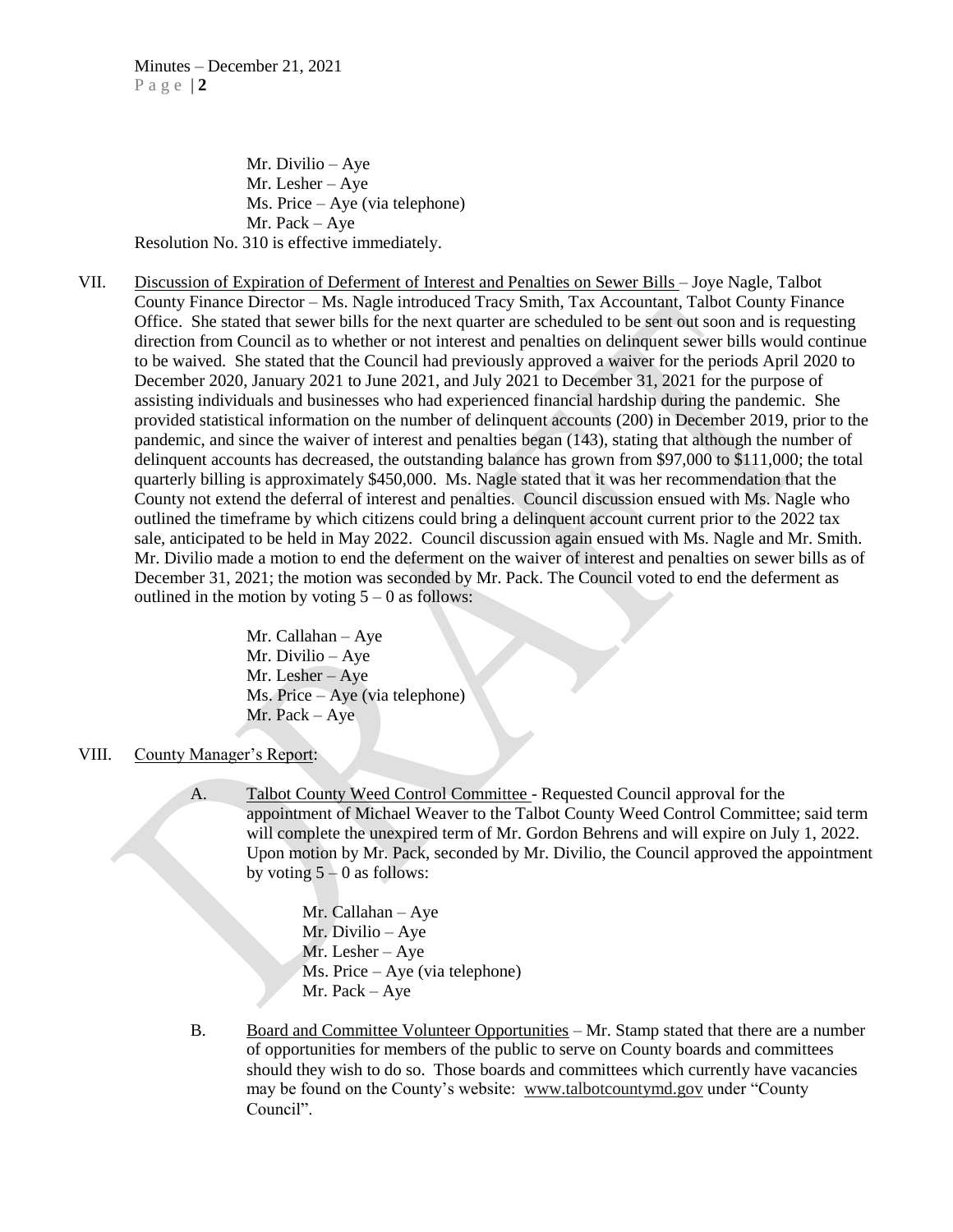## Minutes – December 21, 2021 P a g e | **3**

C. Request from Department of Public Works – Requested Council approval to have the Department of Public Works submit grant and loan applications to the Maryland Water Quality Financing Administration Water Quality Infrastructure Finance Program for seven (7) environmental projects which County Engineer, Ray Clarke, outlined as follows: (1) Replacement of The Preserve at Wye Mills Wastewater Treatment Plant ; (2) Replacement of the Martingham Water and Wastewater Emergency Generator; (3) Region I (Unionville, Tunis Mills, and Copperville) and Region II (Royal Oak, Newcomb and Bellevue) Force Main Pressure Sensors and Region II (Martingham) Vacuum Collection System Sensors; (4) Bar Neck and Fairbank Sewer Extension to 110 properties; (5) Region V (Tilghman) Sewer Collection System Inflow and Infiltration Improvements; (6) Region II (Unionville, Tunis Mills and Copperville) Replacement of E-1 Grinder Pumps; and (7) Design and Planning for Region V (Tilghman) Wastewater Treatment Plant Connection to the Region II (St. Michaels) Wastewater Treatment Plant. Council discussion ensued with Mr. Clarke as each proposed project was brought forward. Upon motion by Mr. Pack, seconded by Mr. Divilio, the Council approved submission of the grant and loan applications as outlined by voting  $5 - 0$  as follows:

> Mr. Callahan - Aye Mr. Divilio – Aye Mr. Lesher – Aye Ms. Price – Aye (via telephone) Mr. Pack – Aye

- E. Update on Talbot County Courthouse Fire Mr. Stamp stated that on Sunday, December 19<sup>th</sup> at 11:45 a.m., 9-1-1 received an alarm for a fire in the Courthouse. He stated that Easton Volunteer Fire Department and several other fire companies responded to the fire on the first floor of the North Wing of the Courthouse. The fire, which was isolated to the Clerk of Court's Office, burned a countertop and extended toward the ceiling but was extinguished when sprinkler heads activated causing approximately 10,000 gallons of water to be released, resulting in extensive water damage as well as smoke damage. Mr. Stamp stated that Royal Plus Disaster Kleenup responded within two hours with 15 vehicles, a tractor-trailer and 40 people who used specialized equipment to evacuate the water from the building, scrubbed the air and addressed moisture issues. Mr. Stamp stated that the company is working with the County and its insurance company and the State to get the Clerk of Court's Office and the Register of Wills Office open again. He asked that in the interim, individuals who have business with those offices go their respective websites for up-to-date information. He expressed his appreciation to the State and County staff for cooperation.
- F. County Offices Closed Mr. Stamp stated that County Offices will be closed on Thursday, December 23, 2021, Friday, December 24, 2021, and Friday, December 31, 2021. He wished everyone a happy holiday.
- IX. Public Comments: There were no comments.
- X. Council Comments:
	- Mr. Pack Mr. Pack wished everyone a joyous, merry, and safe Christmas and New Year and asked that individuals stay safe as they meet with friends and family. He stated that he had an opportunity over the weekend to attend the funeral of Mr. Francis Wilson, a barber in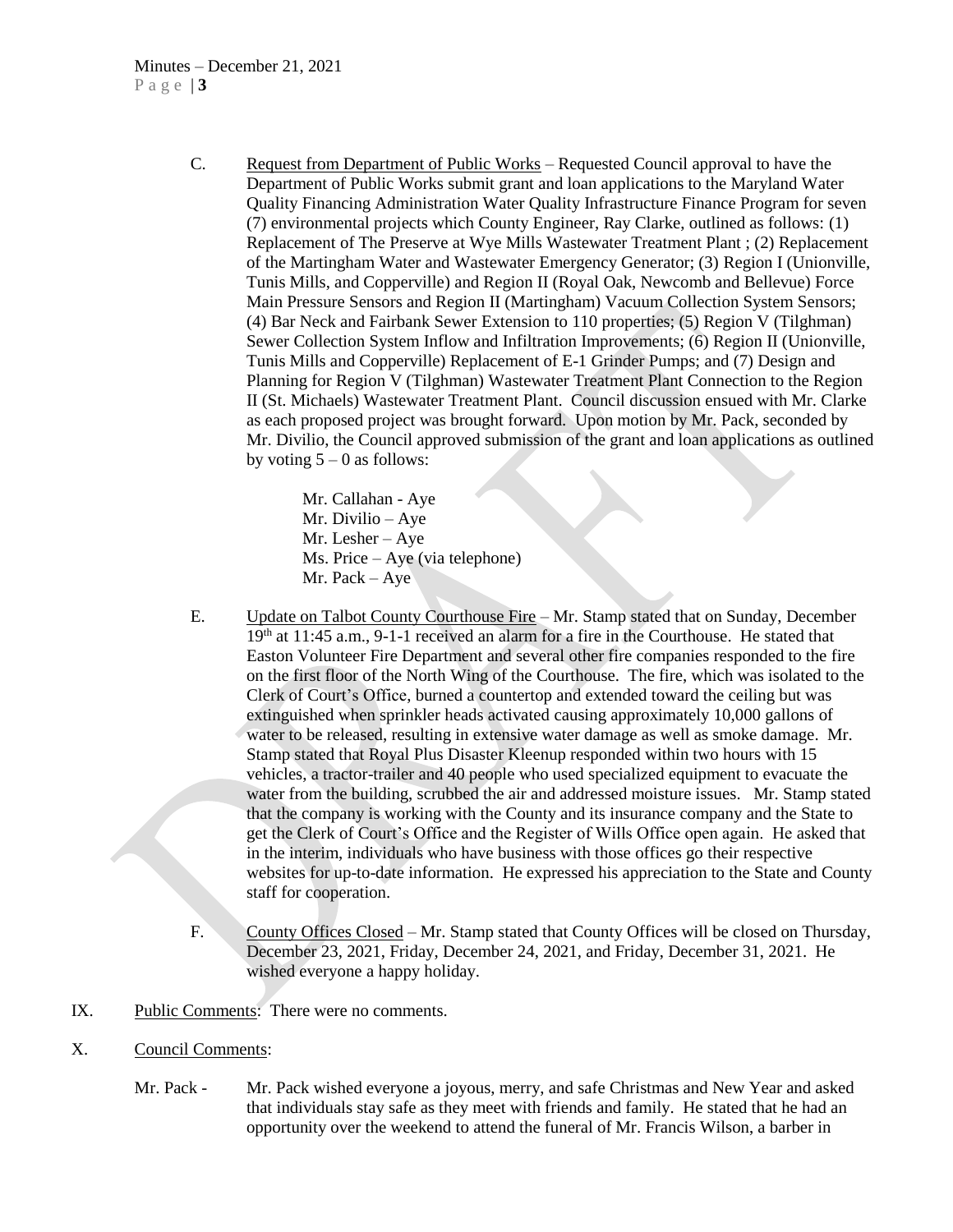Easton, and the uncle of Karen Roberts, a member of County staff, and Eddie Roberts, a Talbot County EMT. He stated that while listening to the service for Mr. Wilson he was reminded of all the things Mr. Wilson had done for the Talbot County community. He stated that Mr. Wilson was a 1957 graduate of Moton High School and at the age of 25 in 1963 opened his own barber shop on West Street; in 1977 at the age of 39, he purchased the building at 18 Glenwood Avenue in Easton, working as a barber for 55 years. He stated that Mr. Wilson also drove a school bus in Talbot County for 25 years. He stated that Mr. Wilson had trained a number of young men, including his nephew, Eddie Roberts, who also cut hair there for a number of years. Mr. Pack stated that, in his opinion, a haircut gives one confidence, whether a young man gets a haircut as he is going off to college or going down the aisle, a haircut is much more than just a haircut. He stated that, in his opinion, a barber is a counselor, tax advisor, etc., and the local barber shop is like a working man's country club, you see people from all walks of life, from postal carriers to truck drivers to politicians. Mr. Pack concluded his comments by stating that he just wanted to highlight Mr. Wilson's remarkable career and the many lives he touched along the way, including his own. He offered his condolences to Mr. Wilson's family.

- Mr. Divilio Mr. Divilio stated that as the Christmas season approaches, to him it means generosity of spirit, but noted it can be an emotionally difficult time for some individuals. He stated that, in his opinion, mental health has been a big concern over the past couple of years and during this time when individuals would usually go out, and grandparents would get together with parents and grandchildren but don't feel comfortable doing so, he asked everyone to try to think of ways the holiday season can be different but still enjoyed by all so there is no pressure on anyone who may not feel comfortable or safe doing some activities. He asked that everyone keep an eye and ear out for the neighbor that you may not see too often or does not get out too much, to give them a phone call or send them a card – it would mean a lot. He encouraged everyone to be generous and to think of others during this time of year, reminding everyone that technology is a challenge for some senior citizens so instead of trying to talk to them on FaceTime, he suggested picking up the phone and giving them a call.
- Ms. Price Ms. Price wished everyone a Merry Christmas, Happy Holidays and Happy New Year. She stated that she had the opportunity to meet with Governor Hogan as she and the president of the Maryland Municipal League (MML) presented the legislative initiatives from each of their organizations (MML and MACo). She stated that the Governor, in her opinion, was very receptive to hearing the matters that the organizations wants to put forth. She stated that the number one issue for both MML and MACo is the return of the Highway User Revenues to local jurisdictions, which Governor Hogan was very supportive of, even when he was initially running for governor. She stated that, in her opinion, she expects there will be strong support from the Governor on the issue. She stated that it had been an honor to sit with the Governor and her counterpart from MML for about an hour. Ms. Price concluded her comments by again wishing everyone Happy Holidays.
- Mr. Lesher Mr. Lesher extended his wishes to everyone for a safe and healthy holiday. He stated that as we hear more about cases of the Omicron variant of COVID-19, there are some high profile cases of vaccinated and boosted individuals with breakout cases, reminding everyone that the vaccines are not intended to prevent transmission of the disease, but are designed to save individuals from serious illness and death, and, in his opinion, they are working well to do just that. He stated that vaccines are available at the Talbot County Health Department's location on Marlboro Road and encouraged those who are not yet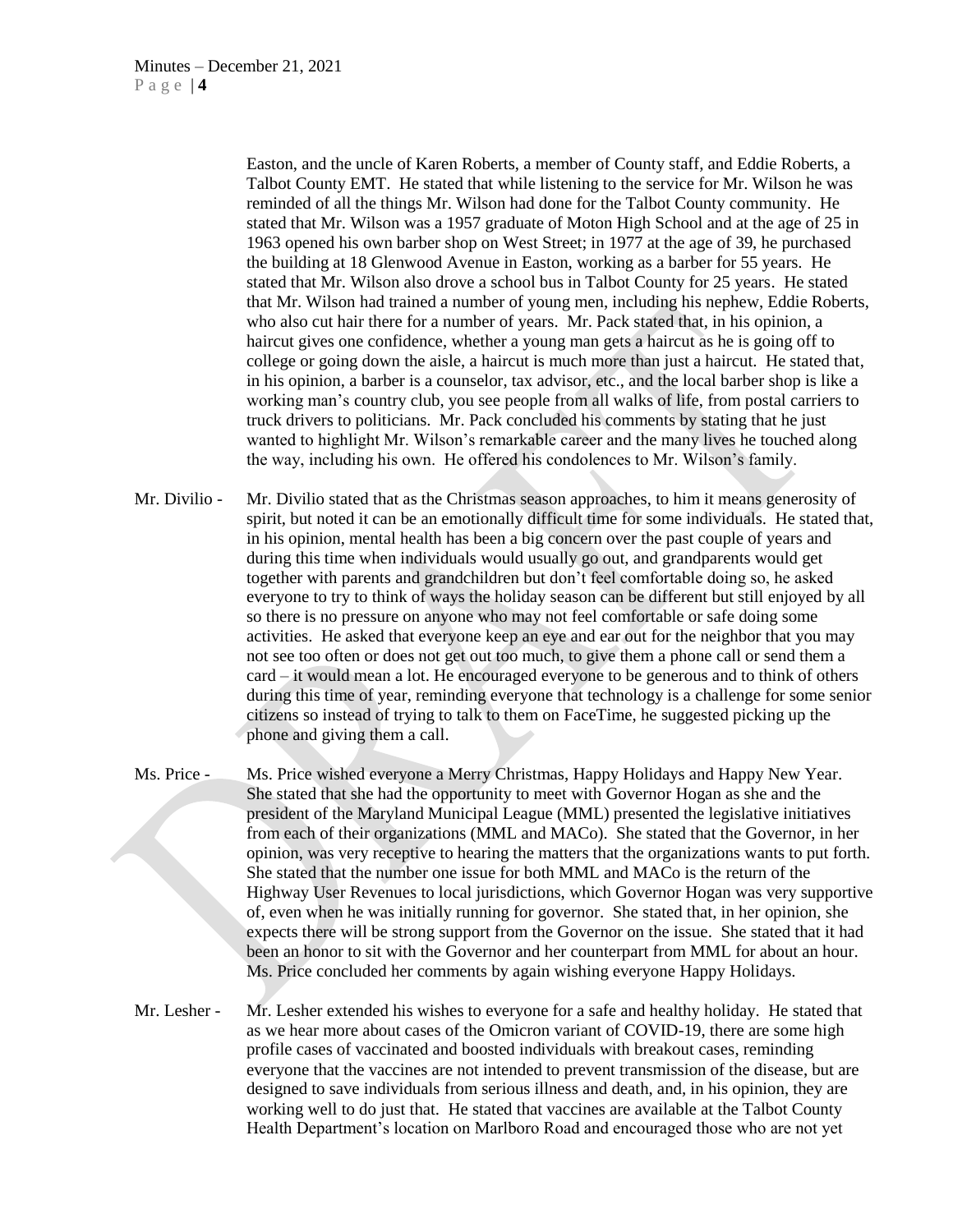vaccinated or had a booster and are eligible, to schedule an appointment – the life you save may be your own.

- Mr. Callahan Mr. Callahan wished everyone a happy holiday and expressed his appreciation to the Council for their hard work and the hard decisions they had made over the past year. He expressed his appreciation to the County employees for all they do and stated that, in his opinion, there are situations where you see the true colors of people, commenting how blessed we are that everyone came together when we had a fire in the Courthouse building. He stated that there was one goal, to make it safe – and that's what we've done in the past few days. Mr. Callahan concluded his comments by expressing his appreciation to members of the public for coming to the Council meetings and providing their comments.
- XI. Upon motion by Mr. Divilio, the Council voted to adjourn and to reconvene on Tuesday, January 4, 2022 at 3:30 p.m. in the Wye Oak Room at the Talbot County Community Center (10028 Ocean Gateway, Easton) for a work session to discuss the creation of a Police Accountability Board for Talbot County as required by recent State legislation; and at 5:30 p.m. for a Joint Dinner Meeting with the Talbot County Board of Education at 12 Magnolia Street, Easton; and to reconvene on Tuesday, January 11, 2022, at 3:30 p.m. in the Bradley Meeting Room in Open Session and immediately adjourn into Closed Session for discussion of legal, personnel and real estate matters as listed on the statement for closing the meeting, and at 6:00 p.m. for the meeting by voting  $5-0$  as follows:

Mr. Callahan - Aye Mr. Divilio – Aye Mr. Lesher – Aye Ms. Price – Aye (via telephone) Mr. Pack – Aye

The meeting adjourned at 6:46 p.m.

The transcript of the December 21, 2021 County Council meeting is available for review in the Office of the Talbot County Manager during regular office hours.

- XII. Summary of Closed Session Held on December 21, 2021:
	- 1. Statement of the time, place, and purpose of the closed session:

| Time of closed session:        | 5:00 p.m. to 5:55 p.m.                                        |
|--------------------------------|---------------------------------------------------------------|
| Place of closed session:       | County Council Office South Wing, Courthouse, 11 North        |
|                                | Washington Street, Easton, MD                                 |
| Purpose of the closed session: | To consider various matters as set forth in the statement for |
|                                | closing the meeting                                           |

2. Record of the vote of each member as to closing the session:

|                  | Names of members voting aye: Callahan, Divilio, Lesher, Pack, Price |
|------------------|---------------------------------------------------------------------|
| Members opposed: | None                                                                |
| Abstaining:      | None                                                                |
| Absent:          | None                                                                |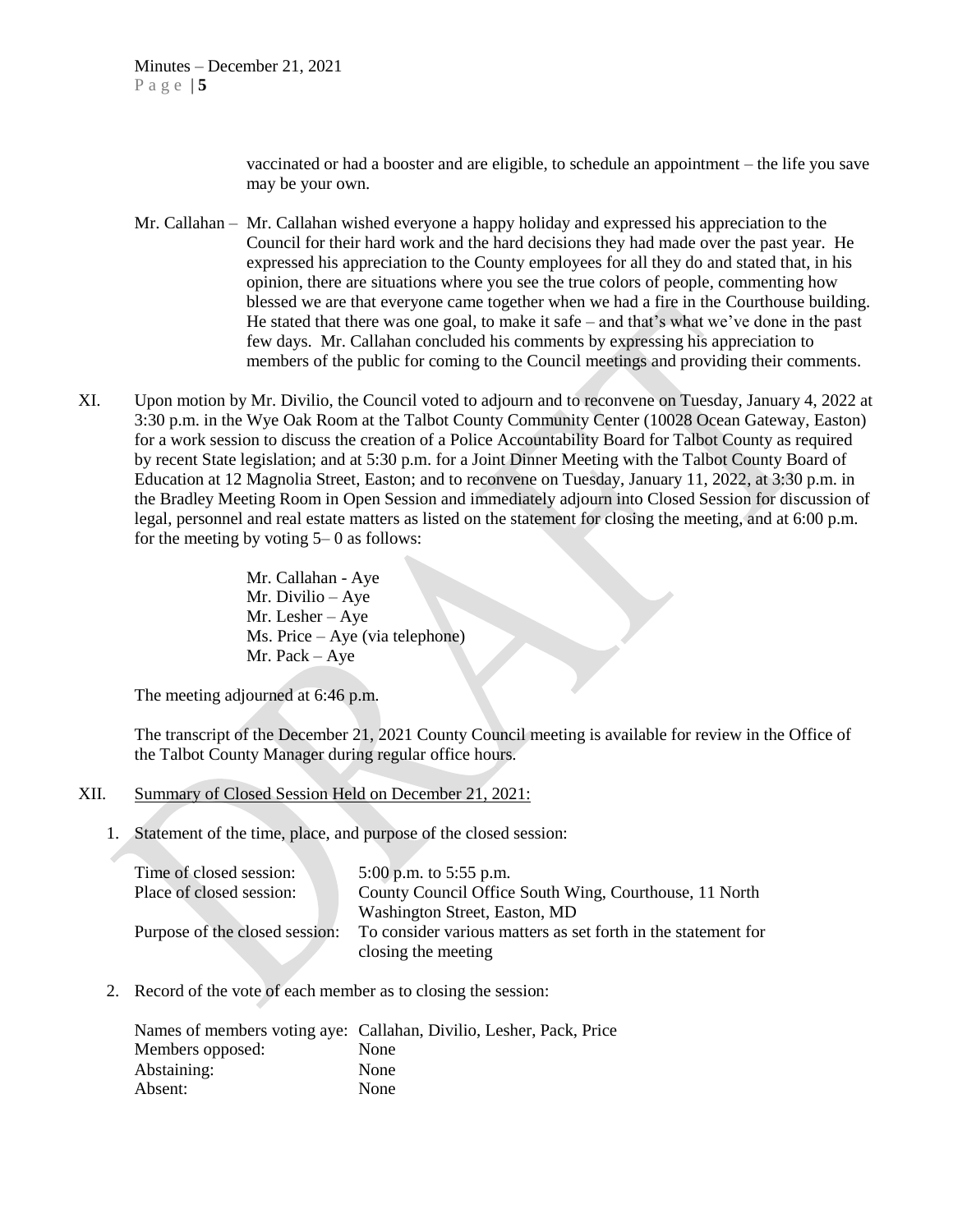3. Statutory authority to close session and listing of each topic actually discussed, persons present, and each action taken in the session:

| <b>Topic</b>         | <b>Statutory</b> | <b>Reason for</b>     | <b>Persons Present</b>  | <b>Action Taken</b> |
|----------------------|------------------|-----------------------|-------------------------|---------------------|
| <b>Description</b>   | <b>Authority</b> | <b>Closed Session</b> |                         |                     |
|                      |                  | <b>Discussion</b>     |                         |                     |
| To discuss           | GP § 3-305 (b)   | Public discussion     | Chuck Callahan, Frank   | No action           |
| appointments to      | (1)(i)           | of specific           | Divilio, Pete Lesher,   |                     |
| various County       |                  | appointees could      | Corey Pack, Laura       |                     |
| boards and           |                  | discourage            | Price, Clay Stamp,      |                     |
| committees           |                  | individuals from      | Jessica Morris, Patrick |                     |
|                      |                  | volunteering to       | Thomas                  |                     |
|                      |                  | serve on County       |                         |                     |
|                      |                  | boards and            |                         |                     |
|                      |                  | committees            |                         |                     |
| Legal advice on      | GP § 3-305 (b)   | Confidential          | Chuck Callahan, Frank   | No action           |
| code enforcement     | (7)              | attorney-client       | Divilio, Pete Lesher,   |                     |
| matter involving     |                  | discussion            | Corey Pack, Laura       |                     |
| property in Easton   |                  | regarding             | Price, Clay Stamp,      |                     |
|                      |                  | potential dispute     | Jessica Morris, Patrick |                     |
|                      |                  | resolution            | <b>Thomas</b>           |                     |
| Legal advice on      | GP § 3-305 (b)   | Confidential          | Chuck Callahan, Frank   | Council directed    |
| potential litigation | (7)(8)           | attorney-client       | Divilio, Pete Lesher,   | County attorney to  |
| (Petition 21-        |                  | discussion            | Corey Pack, Laura       | file motion to      |
| 02/Preserve Talbot   |                  | regarding status of   | Price, Clay Stamp,      | dismiss             |
| History, Inc.)       |                  | litigation            | Jessica Morris, Patrick |                     |
|                      |                  |                       | <b>Thomas</b>           |                     |
| To discuss           | GP $§$ 3-305 (b) | To protect            | Chuck Callahan, Frank   | Council directed    |
| possible             | (3)              | County's              | Divilio, Pete Lesher,   | staff to prepare a  |
| acquisition of       |                  | bargaining            | Corey Pack, Laura       | Request for         |
| property in Easton   |                  | position regarding    | Price, Clay Stamp,      | Proposals           |
| for a public         |                  | the potential         | Jessica Morris, Patrick |                     |
| purpose              |                  | acquisition of a      | Thomas                  |                     |
|                      |                  | specific parcel of    |                         |                     |
|                      |                  | real property for a   |                         |                     |
|                      |                  | public purpose        |                         |                     |
|                      |                  |                       |                         |                     |

## **CASH STATEMENT 12/21/2021**

BALANCE 12/14/2021 53,968,674.04

| STATE REPORT NOVEMBER 2021                | (180, 167.20) |
|-------------------------------------------|---------------|
| CIGNA CLAIMS PD THRU 12/13/2021           | (122,508.71)  |
| SANITARY PAYMENTS FOR TALBOT COUNTY OWNED | (627.75)      |
| <b>PROPERTIES</b>                         |               |